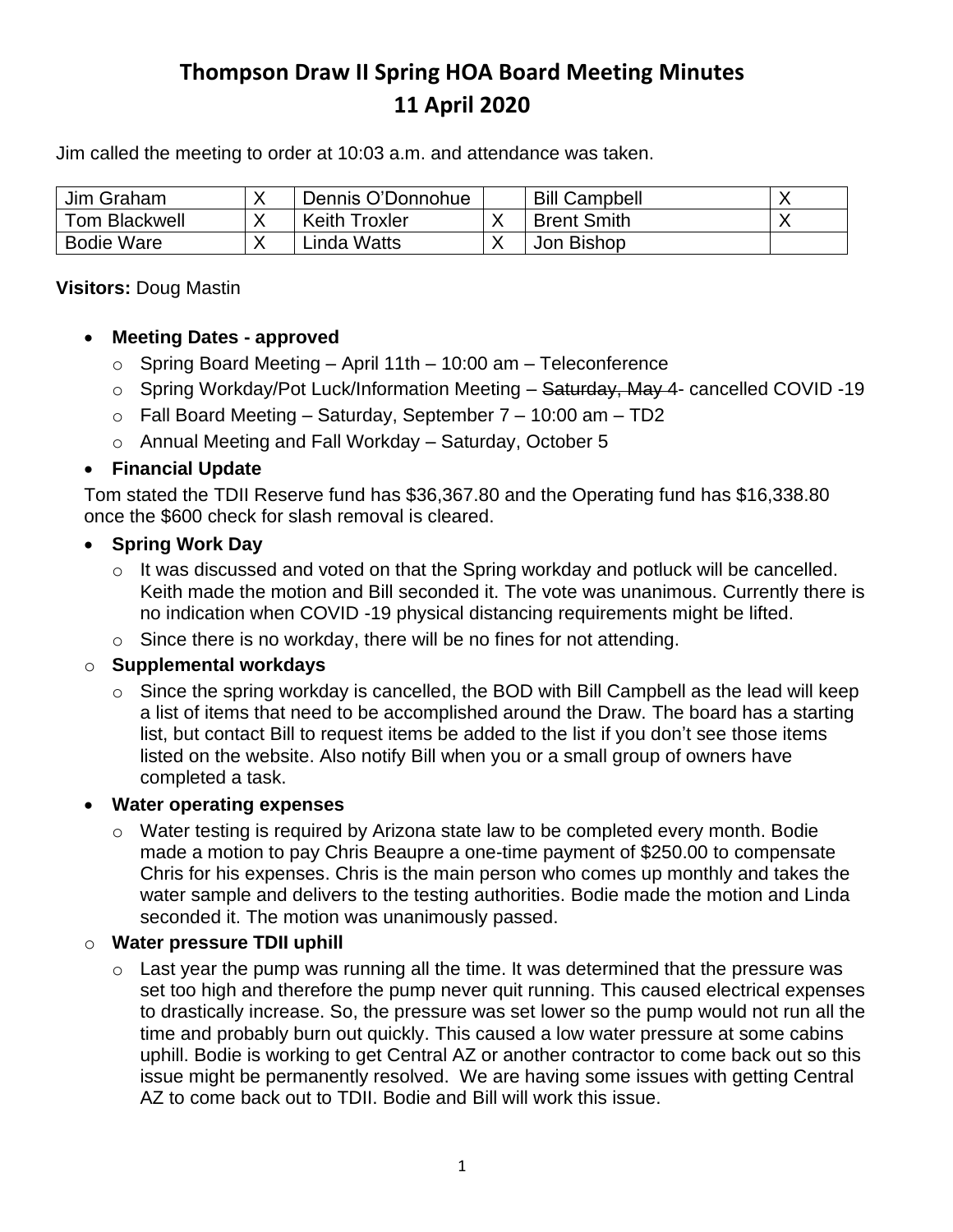# **Thompson Draw II Spring HOA Board Meeting Minutes 11 April 2020**

### o **Road in front of Blackwell's – permanent solution**

- $\circ$  A contractor said culverts will not work as the grade in the draw and across the road is not steep enough.
- o It was decided that water flow can be slowed down by creating some barriers by putting boulders across the draw up from the crossing.
- $\circ$  Larger granite will also be added to the road in that area with hopes that it will not wash out like the smaller granite does.
- o If cabin owners are doing any construction and have large rocks or manageable boulders that might be used in this effort, please contact Bodie.

## o **Fencing around TDII**

o Doug Mastin provided a rough order of magnitude estimate to enclose all of TDII with a 4-foot-high, 4 run barb wire fence. It was estimated that the approximately 9000 feet required would cost between \$30,000 - \$35,000, most of the cost being labor. Barb wire fencing is the lowest cost material we could use. Bodie made a motion, seconded by Linda to consider fencing in all of TDII based on the estimate. The motion was unanimously defeated.

### o **New BBQ cover**

o Doug Mastin has volunteered to make a galvanized tube and sheet metal cover for our BBQ pit. Thank you Doug.

### o **Gate Update**

 $\circ$  Just an FYI - Doug notified the board that the battery for the gate is on its 8<sup>th</sup> year and that batteries in Phoenix on commercial accounts generally last only 18 months

#### o **Website update**

 $\circ$  Bodie had no new updates on the website at this time. He is still investigating other website hosting platforms with additional functionality at a lower cost.

#### o **HOA Officers and Elections**

- o Linda volunteered to lead the nominating committee.
- $\circ$  At the fall meeting the HOA will vote on BOD positions. All positions are open to any cabin owner who would like to run for office.
- o All board members in attendance stated they are willing to continue serving TDII on the board. Linda will contact Dennis and Jon to ask if they are planning to run again.
- o Linda will send an email inquiring who might be interested in being on our board. Then at least 30 days before the fall meeting, Linda will publish a ballot of all positions and all candidates.

## o **Blattner Slash Pit on 260**

- $\circ$  Bodie informed the board by email that on the contractor's  $6<sup>th</sup>$  trip to the Blattner slash pit, the contractor was turned away and brought the slash back to TDII. Someone had complained to the sheriff's department about lack of physical distancing.
- $\circ$  At this time, the board has no idea if or when the Blattner pit might reopen.